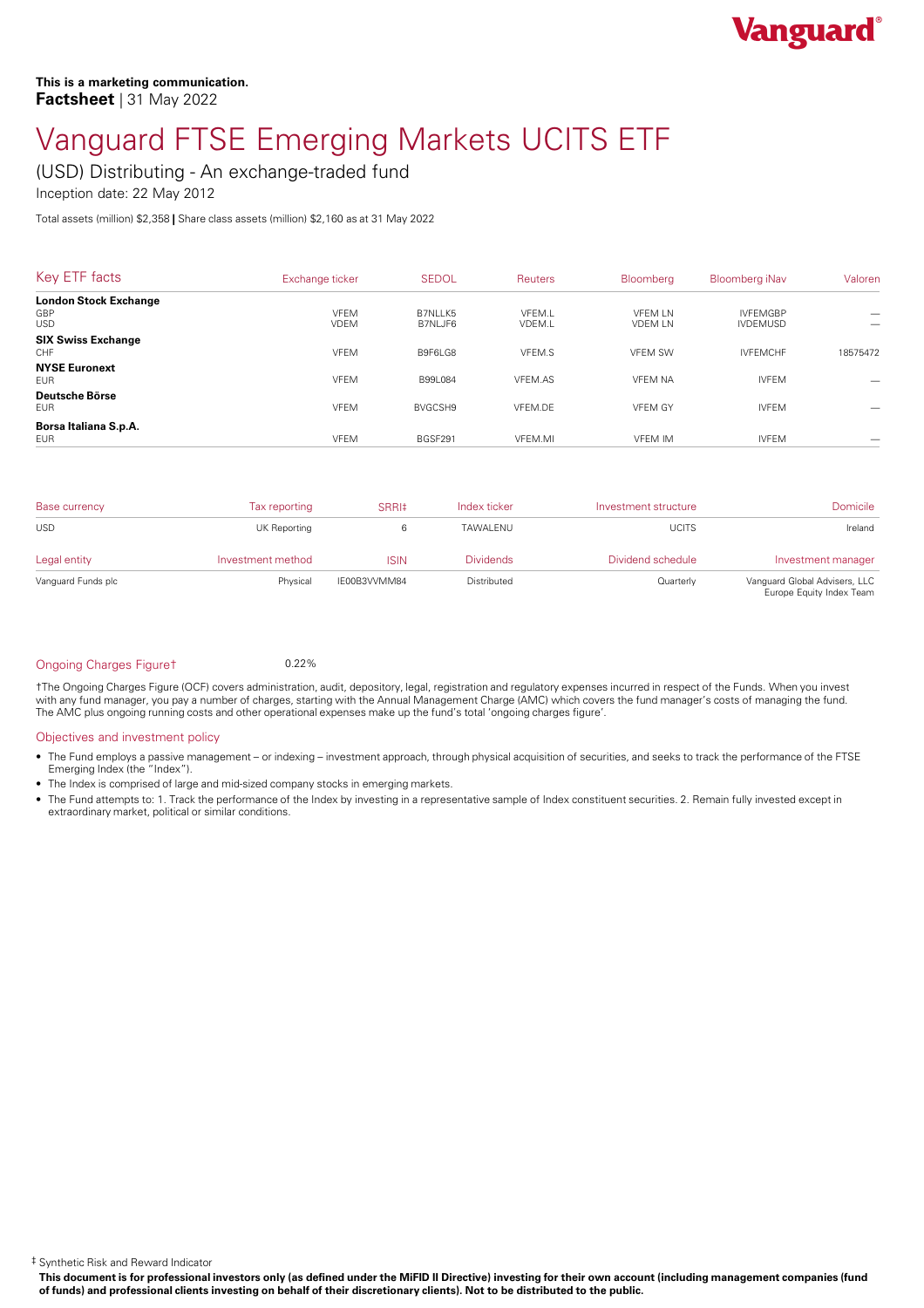### Vanguard FTSE Emerging Markets UCITS ETF

(USD) Distributing - An exchange-traded fund

#### Performance summary\*\*

USD**—**Vanguard FTSE Emerging Markets UCITS ETF Benchmark — FTSE Emerging Index



|                        | 01 Jun 2017      | 01 Jun 2018 | 01 Jun 2019      | 01 Jun 2020 | 01 Jun 2021 |
|------------------------|------------------|-------------|------------------|-------------|-------------|
|                        | -<br>31 May 2018 | 31 May 2019 | -<br>31 May 2020 | 31 May 2021 | 31 May 2022 |
| Fund (Net of expenses) | 12.02%           | $-5.57\%$   | $-5.38\%$        | 47.99%      | $-17.28\%$  |
| Benchmark              | 12.20%           | $-5.26%$    | $-5.22\%$        | 48.92%      | $-17.17\%$  |

| Performance**          | month    | Quarter  | Year to<br>date | vear      | 3 vears | 5 years | 10 years | Since<br>inception |
|------------------------|----------|----------|-----------------|-----------|---------|---------|----------|--------------------|
| Fund (Net of expenses) | 0.14%    | $-6.34%$ | $-10.16%$       | $-17.28%$ | 5.02%   | 4.15%   | 4.34%    | 4.20%              |
| Benchmark              | $-0.01%$ | $-7.15%$ | $-10.23%$       | $-17.17%$ | 5.35%   | 4.44%   | 4.55%    | 4.39%              |

\*\*Figures for periods less than one year are cumulative returns. All other figures represent annual returns. Performance figures include the reinvestment of all dividends and any capital gains distributions. The performance data does not take account of the commissions and costs incurred in the issue and redemption of shares. Basis of fund performance is NAV to NAV with gross income invested. Basis of index performance is total return. Performance and Data is calculated on closing NAV as at 31 May 2022.

**Past performance is not a reliable indicator of future results.**

Source: Vanguard; FTSE Emerging Index

#### Key investment risks

The value of equities and equity-related securities can be affected by daily stock market movements. Other influential factors include political, economic news, company earnings and significant corporate events. Emerging markets are generally more sensitive to economic and political conditions than developed markets. Other factors include greater 'Liquidity Risk', restrictions on investment or transfer of assets and failed/delayed delivery of securities or payments to the Fund. Movements in currency exchange rates can adversely affect the return of your investment.

Liquidity risk. Lower liquidity means there are insufficient buyers or sellers to allow the Fund to sell or buy investments readily.

Counterparty risk. The insolvency ofany institutions providing services such as safekeeping of assets or acting as counterparty to derivatives or other instruments, may expose the Fund to financial loss.

Index tracking risk.The Fund is not expected to track the performance of the Index at all times with perfect accuracy. The Fund is, however, expected to provide investment results that, before expenses, generally correspond to the price and yield performance of the Index.

Please also read the risk factors section in the prospectus and the Key Investor Information Document, both of which are available on the Vanguard website.

This document is for professional investors only (as defined under the MiFID II Directive) investing for their own account (including management companies (fund of funds) and professional clients investing on behalf of their discretionary clients). Not to be distributed to the public.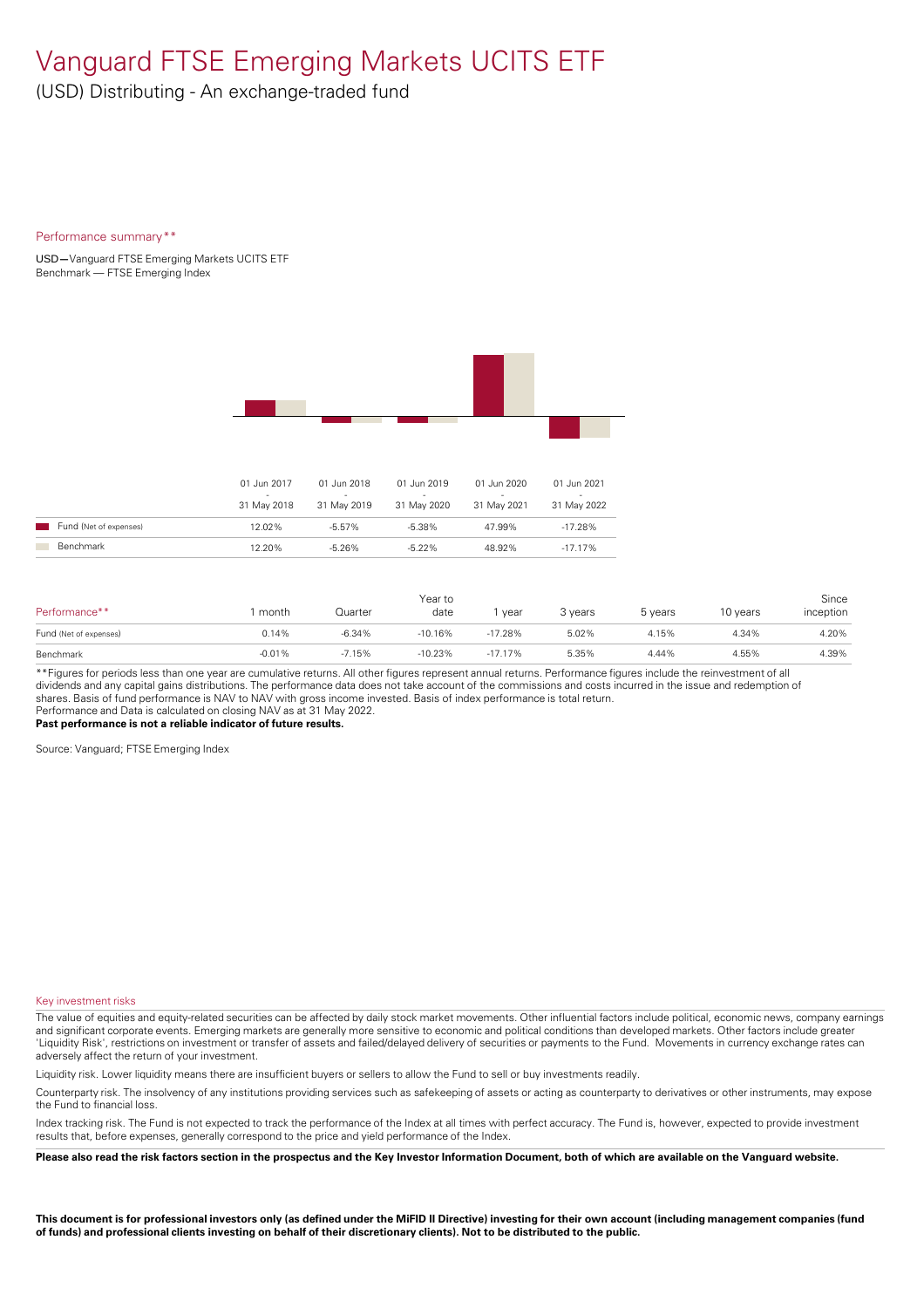## Vanguard FTSE Emerging Markets UCITS ETF

### (USD) Distributing - An exchange-traded fund

Data as at 31 May 2022 unless otherwise stated.

| <b>Characteristics</b>  | Fund    | Benchmark | Top   |
|-------------------------|---------|-----------|-------|
| Number of stocks        | 1,893   | 1,903     | Taiwa |
| Median market cap       | \$26.5B | \$26.1B   | Tenc  |
| Price/earnings ratio    | 11.3x   | 11.2x     | Aliba |
| Price/book ratio        | 2.0x    | 2.0x      | Relia |
| Return on equity        | 15.3%   | 15.3%     | Meit  |
| Earnings growth rate    | 13.0%   | 13.0%     | Vale  |
| Turnover rate           | 8%      |           | China |
| Equity yield (dividend) | 2.9%    | 2.9%      | Infos |

The PTR (Portfolio Turnover Rate) approach considers the total security purchases and sales, the total<br>subscriptions and redemptions and the average net assets of the fund to calculate the turnover figure. Data as at<br>31 Ma

#### Top 10 holdings

| Taiwan Semiconductor Manufacturing Co. Ltd.     | 7.2% |
|-------------------------------------------------|------|
| Tencent Holdings Ltd.                           | 4.3  |
| Alibaba Group Holding Ltd.                      | 2.7  |
| Reliance Industries Ltd.                        | 1.7  |
| Meituan                                         | 1.4  |
| Vale SA                                         | 1.2  |
| China Construction Bank Corp.                   | 1.1  |
| Infosys Ltd.                                    | 1.1  |
| Petroleo Brasileiro SA                          | 1.0  |
| Housing Development Finance Corp. Ltd.          | 0.8  |
| Top 10 approximately equals 22.5% of net assets |      |
|                                                 |      |

Data as at 31 May 2022

#### Weighted exposure

| $\Lambda$ | Technology             | 23.0% | Consumer Staples   | 6.2% |
|-----------|------------------------|-------|--------------------|------|
|           | Financials             | 22.8  | Telecommunications | 4.5  |
|           | Consumer Discretionary | 12.3  | <b>Health Care</b> | 3.5  |
|           | <b>Basic Materials</b> | 7.9   | <b>Utilities</b>   | 3.3  |
|           | Industrials            |       | <b>Real Estate</b> | 2.6  |
|           | Energy                 | 6.5   |                    |      |

Sector categories are based on the Industry Classification Benchmark system ("ICB"), except for the "Other" category (if applicable), which includes securities that have not been provided an ICB classification as of the effective reporting period.

#### Market allocation

|   | China        | 33.7% | South Africa | 4.5%             |
|---|--------------|-------|--------------|------------------|
| W | Taiwan       | 18.0  | Mexico       | 2.7              |
|   | India        | 15.6  | Thailand     | 2.6              |
|   | Brazil       | 7.0   | Malaysia     | $\circ$<br>ت. ا  |
|   | Saudi Arabia | 5.2   | Indonesia    | <b>Q</b><br>ن. ا |

#### **Source: Vanguard**

#### **Glossary for ETF attributes**

The ETF attributes section on the first page contains a number of metrics that professional investors use to value individual securities against a market or index average. These metrics can also be used to value and compare funds to the market by taking the average of all the securities held in the fund and comparing them to those of the fund's benchmark index. We've provided a definition of the terms used for your convenience.

**Earnings growth rate** is a measure of growth in a company's net income (what remains after subtracting all the costs from a company's revenues) over a specific period (often one year). Earnings growth can apply to previous periods or estimated data for future periods.

**Equity yield (dividend)** is the dividend income earned by stocks, expressed as a percentage of the aggregate market value (or of net asset value, for a fund). Quoted historic yield is determined by dividing the gross distributions declared over the last 12 months by the average of the bid and ask unit prices, as at the date shown. The dividend yield stated on the factsheet applies to the underlying holdings of the ETF, and not the ETF itself.

Market capitalisation is the aggregate value of a company or stock and is calculated by multiplying the number of shares which are available to retail investors by the current price pershare.

**Median market cap (capitalisation)** looks at all companies in a mutual fund portfolio and calculates the mid point market capitalisation. Market capitalisation represents the aggregate value of a company's stock

**Mid market share price** is the price of a share between its offer and bid price.

**Price book ratio** compares a stock's market value to its book value (the accounting value of a stock). It is calculated by dividing the current closing price of the stock by the latest quarter's book value pershare.

**Price earnings ratio (P/E ratio)** of a stock is the price paid for a share divided by the annual profit earned by the firm per share. A stock with a price of £10 a share, and earnings last year of £1 a share, would have a P/E ratio of 10.

**Return on equity** is a measure of a company's profitability that reveals how much profit a company generates with the money shareholders have invested.